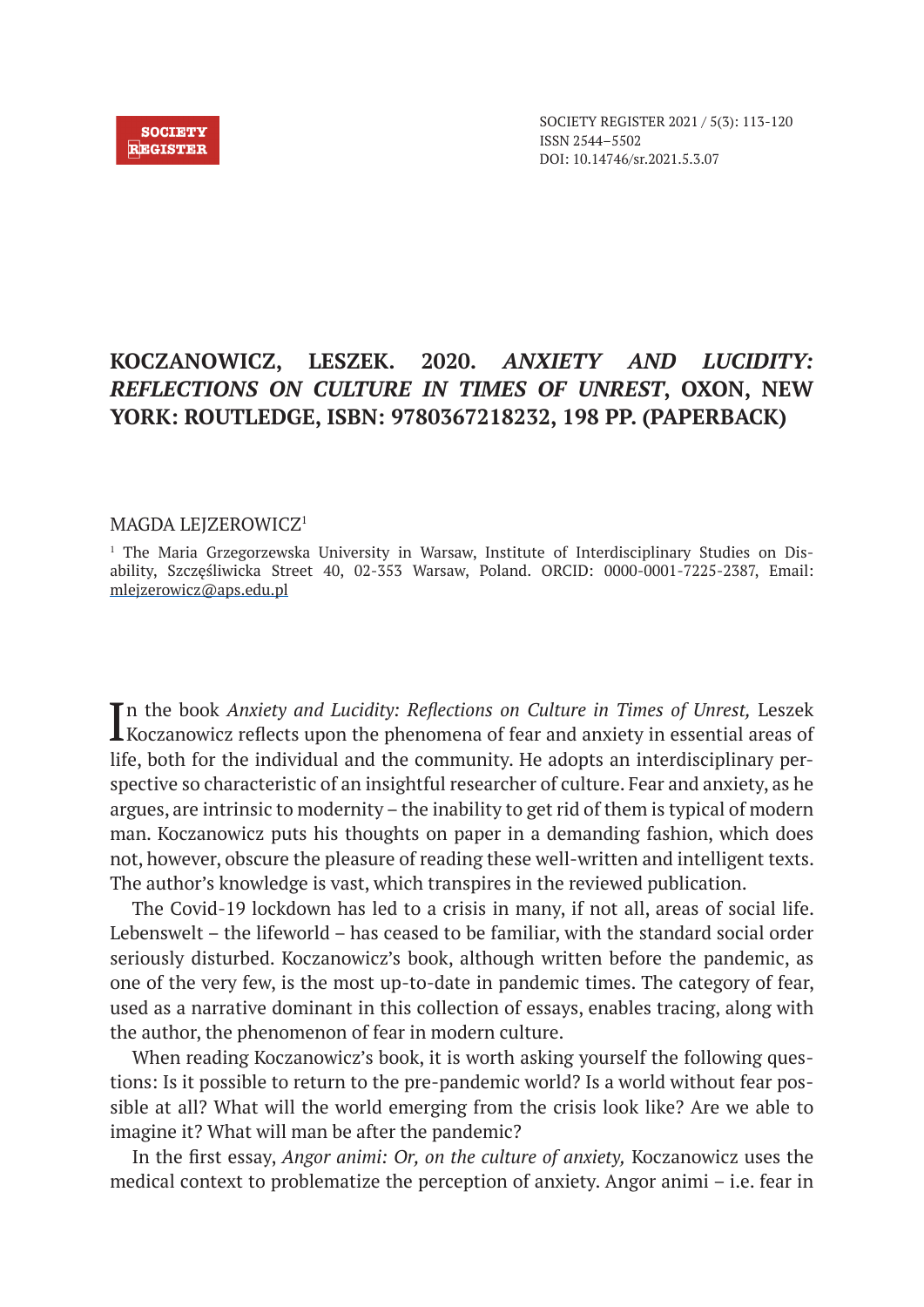the face of imminent death, is transferred by Koczanowicz into the areas of community, the lifeworld and social relations, thus combining them into the culture of fear.

Also, this essay alludes to Boltanski, who characterizes modern reality as distinctively ambivalent. This ambivalence is a source of anxiety that has never been equally intense and widespread (p. 13). On the one hand, man experiences the unpredictability of the everyday world. Still, on the other, he looks to the future with the hope that the relevant institutions will maintain the existing order, although... *the world as we knew it has come to an end, while the future is the beast in the jungle* (Koczanowicz 2020: 14). Striving to understand the everyday world or one's own circumstances in the ambivalence of this reality poses a challenge for modern hamartia – hamartia, which millions of people share. Both fear and uncertainty feature in the question: Is the world of everyday life the only reality? Is there some depth beneath the surface, or should one abandon the search for the hidden causes of the actions taken? For few, the answer could reside in the words of Wittgenstein from *Philosophical Investigations*: "Once I have exhausted the justifications, I have reached bedrock, and my spade is turned. Then I am inclined to say: This is simply what I do" (Wittgenstein 2010: §217: ccv).

Hamartia as alienation or hamartia as a virtue? Searching for answers together with the author, we discover the phenomenon of being out of place (*Identity as a nuisance. Two genealogies of modern hamartia*). The experience of being out of place, misinterpretation of one's here and now or inaccurate recognition of the circumstances constitute the experience of many people today, which is in stark contrast to the category of hamartia in Aristotle's *Poetics*. Are we able to discover our own identity through hamartia as alienation or as a virtue? Can a person be in their own place? Autonomy, as well as perpetration and freedom, are key features of the subject nowadays. However, does the subject really possess them? Can the subject really hold the authorship of their own life? Does the subject not give up autonomy in many areas simultaneously, or does he allow others to decide whether he does not live entangled in social norms instead of being the causative person? Joining Koczanowicz in exploring the examples from Hobbes, Machiavelli, Hegel, Marx, Nietzsche, Durkheim or Rousseau, we discover that the individual, instead of living their own lives, lives the lives of others. By living others' views and judgements, they remain alien to themselves.

Taking the role of the Other and being an external observer may be interpreted as a virtue. This approach to hamartia is pointed out by Koczanowicz, who quotes examples from the works by Kant, Smith, James, Mead or Rorty. According to Richard Rorty, being deprived of one's own place is the basis for the lack of a specific view of the world and thus lack of exclusion of those who have a different worldview. The place where Rorty's ironist operates is the sphere of private life. Her world is her own private world as she does not impose her reality and principles on others. Others possess a different reality and a dissimilar world. However, is the existence of a society of ironists possible?

Koczanowicz creates a unique narrative about communication by analyzing the content of a postcard. The postcard's message is challenging to grasp and becomes an emblem of the paradoxes of language and communication. Taken out of context, the meaning of the content of the postcard may be undermined. Tearing out of mem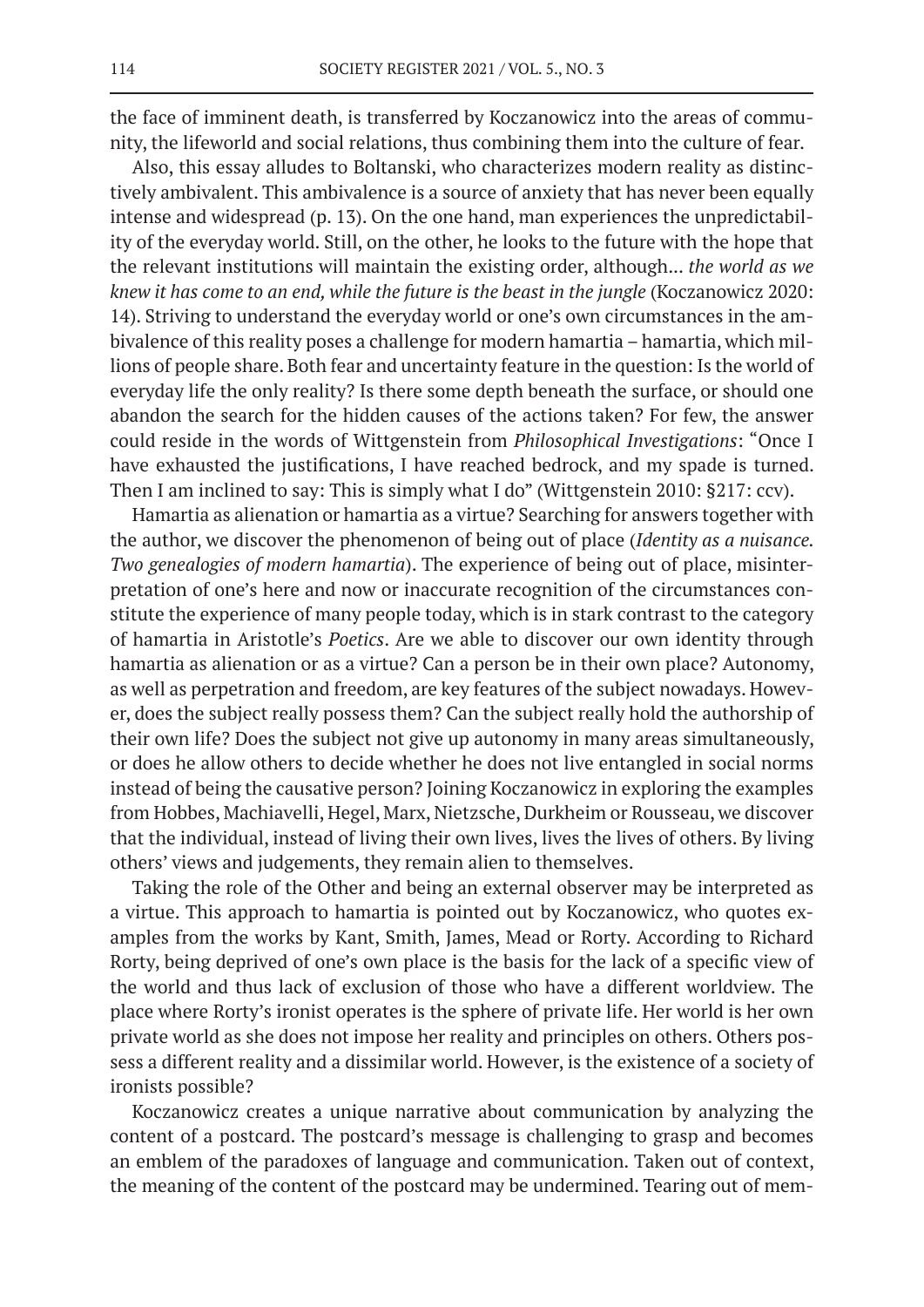ory and lack of reference to a specific situation enables rereading the content, thus creating a new chain of connections between past events. These considerations have led me to reflect on whether and if so, to what extent the ambivalence of communication influences the perception of fear or increases the amount of fear in the everyday world? (*A gladioli postcard. Memory and communication*).

*The memories of childhood in a spectral world* is an essay in which Koczanowicz combines the philosophical discourse on Otherness and Strangeness. The encounters with the Other in the illusory world proved significant for the author. What is it like to grow up with the Other, besides the Stranger? Is it possible to communicate with the Stranger? One may attempt to share this experience with Koczanowicz. The author, himself brought up in a city of displaced people, tells the story of appropriating a place that is not his own, adapting and at the same time rejecting someone else's history and life. We live next to the Other, beside the Strangers, the Different, at times even together with the Other, the Stranger, the Different, and sometimes we ourselves are classified as Other, Stranger or Different. However, certain groups remain excluded from this multiplicity of cultures and worlds. What can be considered puzzling is the limited multiculturalism, i.e. multiculturalism excluding Strangers, and the diversity excluding the Diverse. Being simultaneously Different and Strange makes us present and absent from the community.

The author draws attention to the state of uncertainty in which the settlers of a multicultural city had to function. Today, this state of uncertainty accompanies all Others and Strangers: migrants, the elderly, people with disabilities, minorities, people of different skin colour or people who define themselves as LGBTQIA. Politics seems to play a special game with the migration crisis as well as economic, social and demographic crises. It controls the layers of fear present under the layer of social order, taking advantage of the uncertainty and fear of social groups. This approach has resulted in the exclusion of Others from many communities. Do pedagogy or sociology have an answer to this state of affairs? Sadly, no. They, in fact, contribute to perpetuating the culture of fear.

*Post-communism and culture wars* are essays that tackle the coexistence of culturally and politically different communities and two nations with disparate values and goals. Are any of them genuine? Will any of them usurp hegemony?

Are we able to abandon the vision of the uniqueness of the Polish nation and join an honest discussion about our country's standing in European or global culture? Wolff (1994) and Janowski (2008) point to the lack of uniqueness of Poland. This country is neither particularly persecuted nor chosen, a country that, in fact, does not stand out from other Eastern Europe countries in any way. Are we able to use the emancipatory character of the postcolonial theory for Polish history, free ourselves from myths imposed by the colonizers and our own national myths, overcome cultural limitations, free ourselves from fears of domination and loss of identity? However, recalling the discursive concept of Laclau and Mouffe's politics, will referring to Polish history and its uniqueness, with the idea of the nation as an *empty signifier*, not provide a *hegemonic advantage* in the political struggle? At the end of the text, Koczanowicz points to a doubt regarding the unauthorized assumption of continuity of culture that exceeds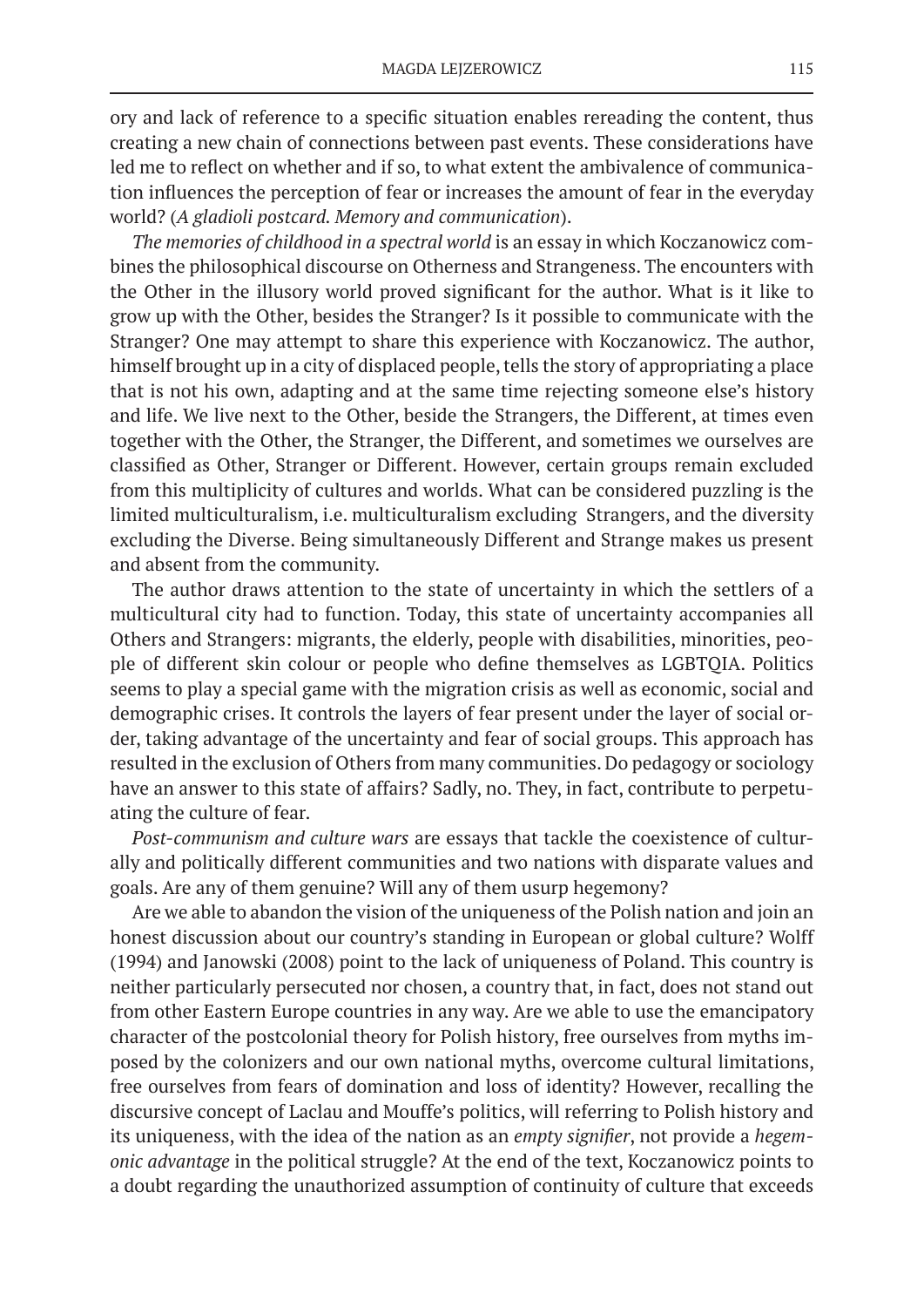economic, political and social transformations. The essay concludes that the liberal arts must be confronted with the illusion of the continuity of culture.

To what extent do social media transform relationships with Others? Is there a shared virtual reality? Does the world of social media create a different reality for each user? These are the questions that Koczanowicz asks the reader in his essay *The anxiety of intimacy: or, on telling the truth in the age of the Internet*. The internet technological revolution has created a tool for making parrhesia, thus escaping the fear of intimacy. A user of a Facebook account or other social networks is faced with the dilemma of what information to disclose and what to omit. The fear of intimacy can be associated with identity, with reconciling self with social identity. In the concept of stigmatization, Goffman draws attention to the tension that accompanies individuals who ignore certain information about themselves and hide certain features that could discredit them (Goffman 1986). Likewise, the Facebook or Twitter user decides what to reveal and what to conceal. It is also worth remembering the difference between the identity Koczanowicz drawing on Rousseau's *Confessions*, the social identity revealed by *I* according to Goffman's concept, and the identity revealed on the Facebook profile. Identity in social media is just a profile that a person can manage and even decide to have a few of them. There is also a significant difference between real and virtual identity management. The fluid boundaries of intimacy in the Internet age allow for complete isolation as well as emotional exhibitionism. On the one hand, people possess a desperate need to be present, which may be achieved through new technologies; on the other hand, *the internet never forgets,* and some events that are shared now may prove unfavorable in the future. We do not know what world will emerge from the web or to what extent new technologies will change the trajectories of interpersonal relationships. Will a human or a bot emerge from the network? To conclude, it is worth paying attention to this essay, which seems so crucial for contemporary people, especially as it is not common for cultural critics to focus on this area of culture.

Koczanowicz points out the ambiguity of the term politics in his essay *The anxiety of politics*. Whatever understanding of politics we have, it is one of the fundamental features of human existence. The inability to conceptualize it creates a source of fear. Koczanowicz states "(...) what we cannot name is particularly disturbing and, even, terrifying to us. Unable to give politics "a local habitation and a name," we still need to talk about it because politics is impossible to ignore as one of the fundamental properties of human existence" (p. 93). The author recalls the concepts of Wittgenstein, Fondane, Habermas, Laclau and Mouffe, Boltanski, Levinas or Ricoeur, offering examples of different kinds of understanding of politics. What I found remarkable was Kocznowicz's perceptions of politics as seduction through the art of enhancing reality. Is it still art, or is it ideology? Another interpretation of politics is the struggle for hegemony or imposing the interpretation of *empty signifiers* (Laclau & Mouffe 2007).

In his reflections on modernity in the essay *Anxieties of Community,* Koczanowicz traces the phenomenon of fear in this area of human activity. He refers to the vision of man proposed by the two characteristic circles of thought – enlightenment and counter-enlightenment, particularly the understanding of the relationship between the individual and the community. He illustrates the examples that reflect the diversity of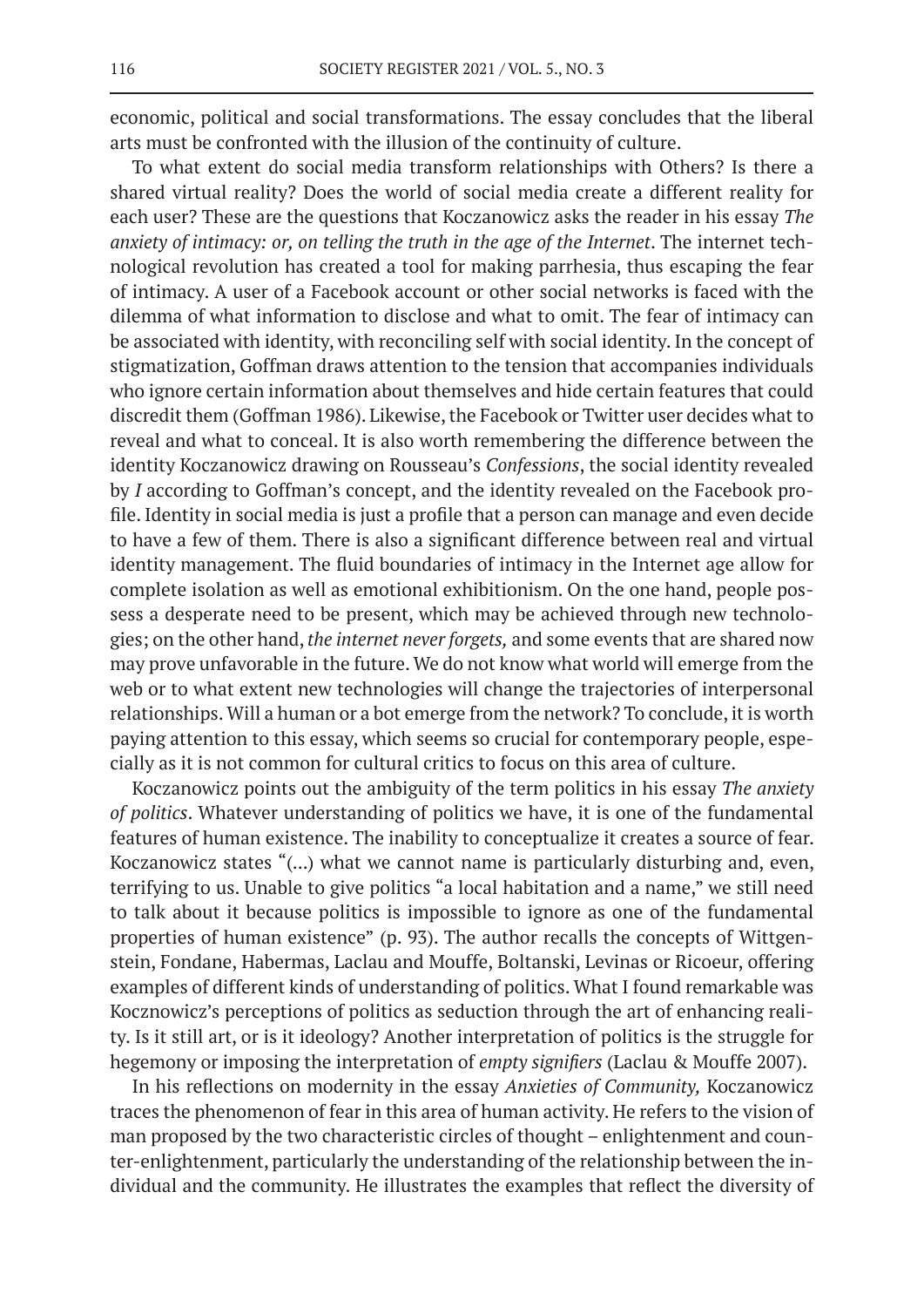community perception in the works by Kant, Burke, Herder, Nietzsche, Sternhell, up to the contemporary visions of Taylor and Nancy's community. Koczanowicz also alludes to the poets' understanding of community despite not always postulating political ideas. The poet resonates with the community's voice and can transform it or give it a form (p. 129). The author points to the importance of distinguishing communities based on experience, oftentimes on the experience of a crisis or a state of emergency, or communities based on dialogue.

In the essay *Please, don't be angry, happiness, that I take you as my due: happiness in the age of democratization*, Kochanowicz critically analyzes selected concepts of happiness present in contemporary liberal arts and social sciences. He draws on, among others, Foucault's concept of happiness, which is linked to the state as one of its major responsibilities. Fortunately, the authors of pragmatic concepts of the body draw attention to the role of the body in the development of abilities (Dewey 2008; Shusterman 2012). Happiness as a product or happiness as harmony? – this is a dilemma that Koczanowicz leaves the reader with.

The fear of old age is yet another area explored by Koczanowicz in the essay *Mortal generations: on two phenomenologies of ageing* – Cicero and Améry. What is the ageing process? Does an older adult themselves reflect on their own old age, or do they still perceive themselves as the subject? Or are they merely terrified of old age and death? How does individual experience interact with social determinants in this process? How does a person act in their old age? Koczanowicz strives to address these questions by analyzing the phenomenology of old age by Cicero and Amery.

Amery's thought fits with the contemporary observations of sociologists and educators holding that old age leads to alienation and self-alienation, exclusion and self-exclusion, and stigmatization and self-stigma. At death's door, a senior person is absent from social consciousness (Lejzerowicz 2019; 2020). The ageing process is a social phenomenon and existential experience, hence the need for an interdisciplinary approach offered by ageing studies. Describing the existential experience of ageing requires objectifying the individual experience by appointing a narrator. The *impartial* observer, the Other is a figure which appears in Cicero, Amery and Koczanowicz. Koczanowicz writes about his own experiences and reflections related to age, using the figure of K. K. poses the following questions: can philosophy be a consolation, especially in the last stage of life? Or is there only despair without hope left? Which perspective should one take, Cicero's or Amery's? Which is more grounded? Koczanowicz ends his narrative with a sentence from a poem by Szymborska: *I prefer not to ask how much longer and when* (1998: 215).

Predicting the future is another area of anxiety analyzed in the essay *The anxiety of clairvoyance: terminal lucidity and the end of culture*. The current world is ending, with schemes of action and typical procedures no longer effective. Is terminal lucidity a lucidity before a fall or before another crisis? The possibility of clairvoyance is, in a sense, the same as terminal illumination. Who can read the signs of the times, who can be a prophet or a clairvoyant: the spirits of Marx, the angel of Benjamin, the philosopher of Hegel? These figures of modernity reflect the era's problems – the period of decline, the era of transit, perhaps leading to emancipation. At the same time, they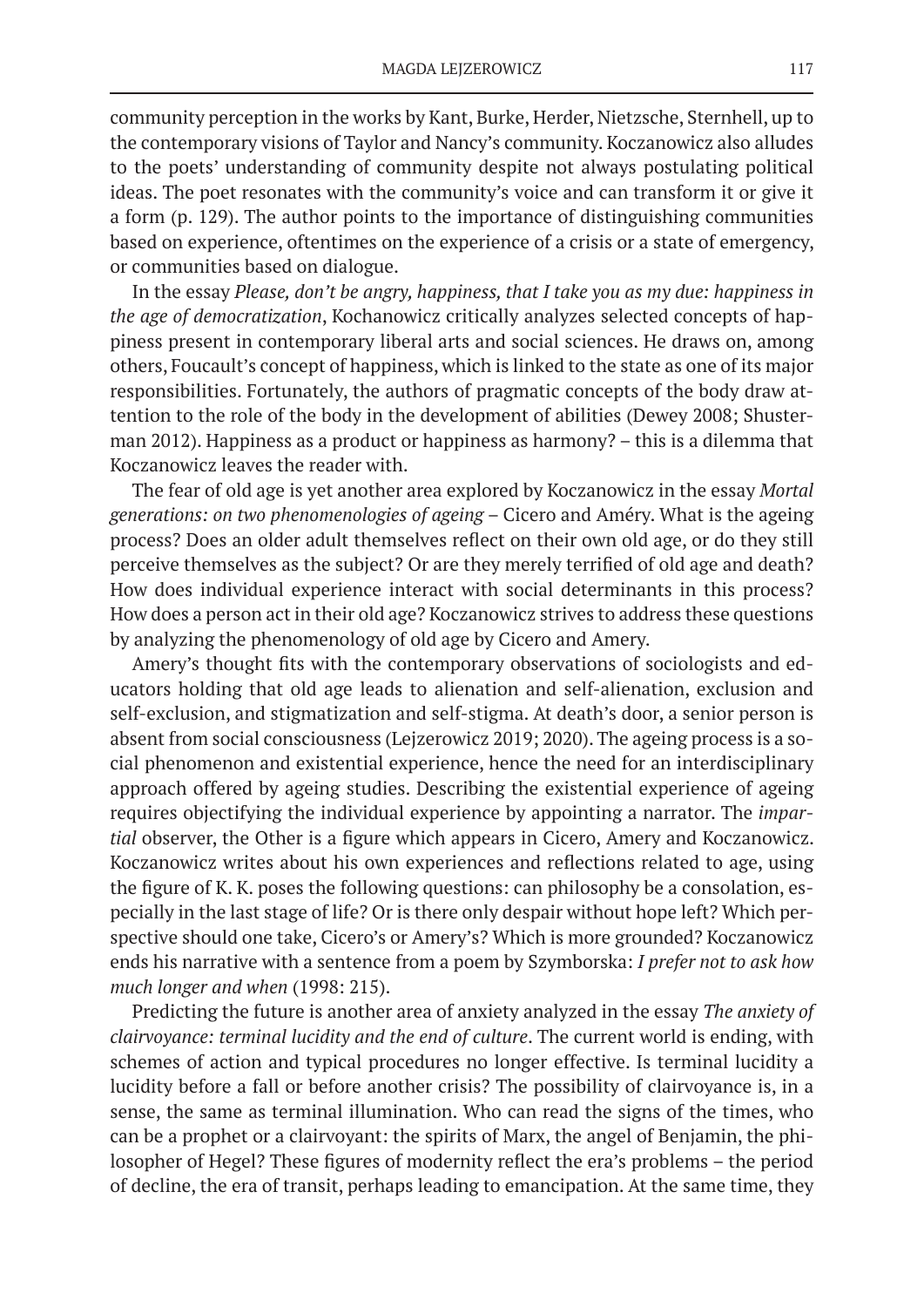correspond to the feeling of the end of history. Koczanowicz concludes the essay with a radical proposal to take up the challenge to face the fear of the time we live in (p. 175). The radical nature of the challenge is reinforced by the fact that no clairvoyant will predict the outcome. "(...) The owl of Minerva begins its flight only with the onset of dusk" (Hegel 2008: 23).

Koczanowicz's considerations fit into the contemporary discourse of researchers of culture, politics, philosophy and sociology as he describes many of the issues raised: autonomy, subjectivity, identity, the randomness of human existence, time, transience, communication, democracy as a project of enlightenment in a manner which creates space for discussion. The author's perspective is remarkable and constitutes an innovative approach to contemporary literature. He guides the reader along the paths of fear, reinterpreting the problems in his earlier works: *Community and Emancipation. A dispute over a post-conventional society* (2005); *Politics of Time: Dynamics of Identity in Post-Communist Poland* (2008); *Modern anxiety. Essays on Democracy and Its Adversaries* (2011); *Politics of Dialogue: Non-Consensual Democracy and Critical Community* (2015).

The book *Anxiety and Lucidity* is an exciting springboard for a discussion on the future of democracy. It is worth recommending, especially today in times of ubiquitous fear, of the multitude of catastrophes that accompany man, existing in a shaky reality in which they seek rules yet ends up with randomness or exceptions.

**FUNDING:** This research received no external funding. **CONFLICT OF INTEREST:** The author(s) declare(s) no conflict of interest.

## **REFERENCES**

- Dewey, John. 2008. "What I Believe." Pp. 267-79 in *The Later Works, 1925–1953*. Volume 5: 1929–1930, edited by Jo Ann Boydston. Carbondale, IL: Southern Illinois University Press.
- Hegel, Georg Wilhelm Friedrich. 2008. *Elements of the Philosophy of Right*. Translated by H. B. Nisbet, edited by Allen W. Wood. Cambridge, UK: Cambridge University Press.
- Laclau, Ernesto & Chantal Mouffe. 1985. *Hegemony and Socialist Strategy: Towards a Radical Democratic Politics*. London, UK and New York, NY: Verso.
- Lejzerowicz, Magda. 2019. "Osoba starsza: podmiot edukacji i działalności społecznej." [Older person: subject of education and social activity] *Edukacja Ustawiczna Dorosłych* 4(107): 71-80. DOI: 10.34866/eff8-wv52
- Lejzerowicz, Magda. 2020. "Starzenie się ludności i wykluczenie osób starszych a edukacja do starości." [Population Aging and exclusion of the elderly and education for old age] *Rozprawy Społeczne* 14(1): 82-97.